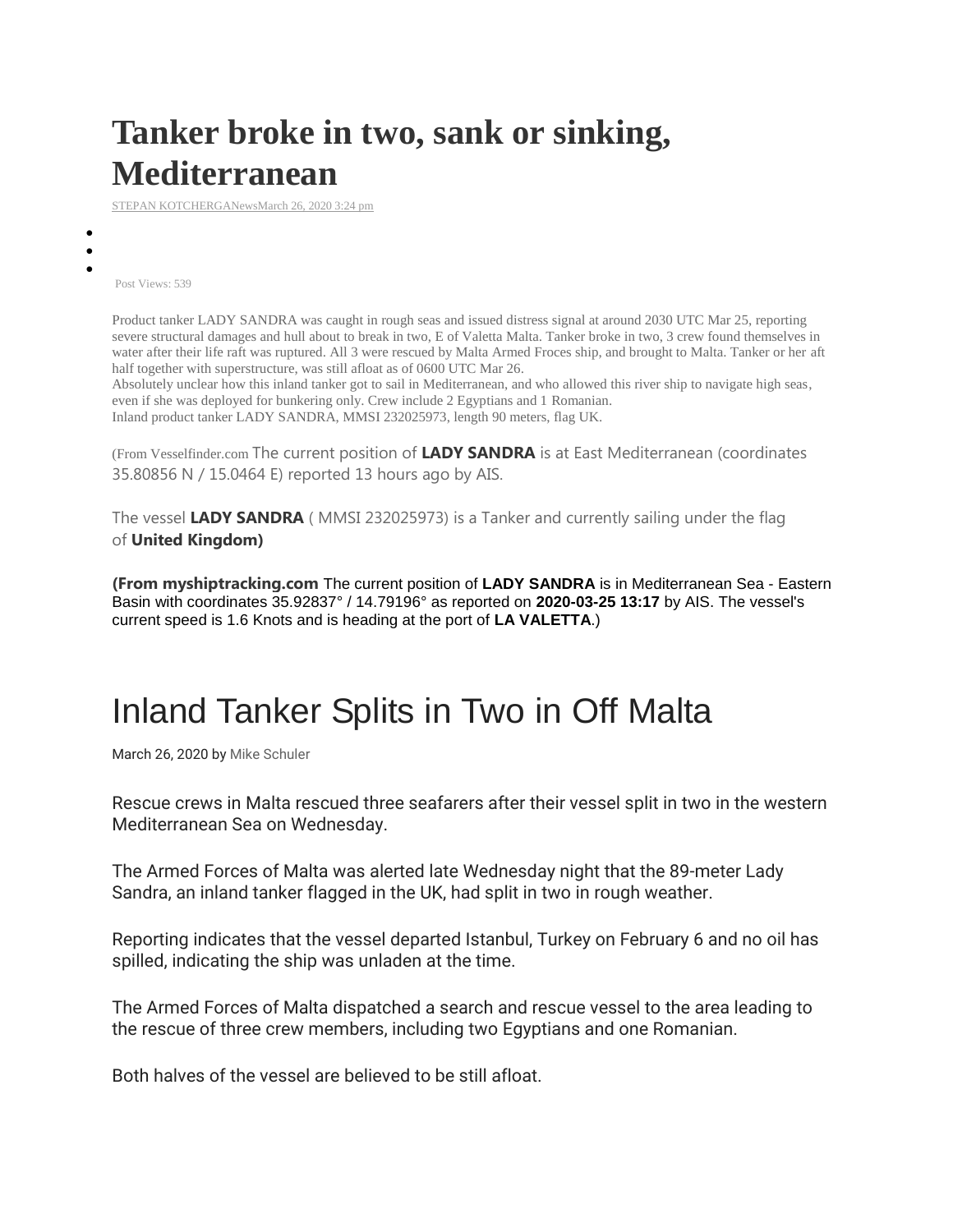## **Rough seas break tanker in two, crew rescued by Armed Forces of Malta**

UK-flagged Motor Tanker Lady Sandra suffered extensive damage in Malta's territorial waters and started taking in water and sinking

26 March 2020, 2:31pm by **Matthew Agius**

The crew of a tanker which broke in half in rough weather last night, were rescued from the sea by the Armed Forces of Malta.

The incident happened at 9:32pm when the rescue coordination centre (RCC) received a mayday call from UK-registered motor tanker Lady Sandra.

The Master informed the RCC that the tanker had suffered extensive damage and was taking in water and sinking. The AFM immediately deployed a search and rescue vessel and helicopter to the location of the shipwreck, some 13 nautical miles East-Northeast from Malta.

Once the AFM vessel Melita 1 arrived on location, the three crew members two Egyptians and one Romanian - were found in the water after having abandoned ship. The life raft had also been ruptured.

The men were transferred on the AFM vessel and brought safely to Hay Wharf Base. Medical assistance was not required, and the Immigration Unit from the Malta Police Force were called in for further assistance.

The Master of Melita 1 said this was a different rescue than others. "We risked our lives, as there was a very big swell and strong winds. As we approached the life raft, we quickly transferred them on board our vessel. We thank God that everyone is safe."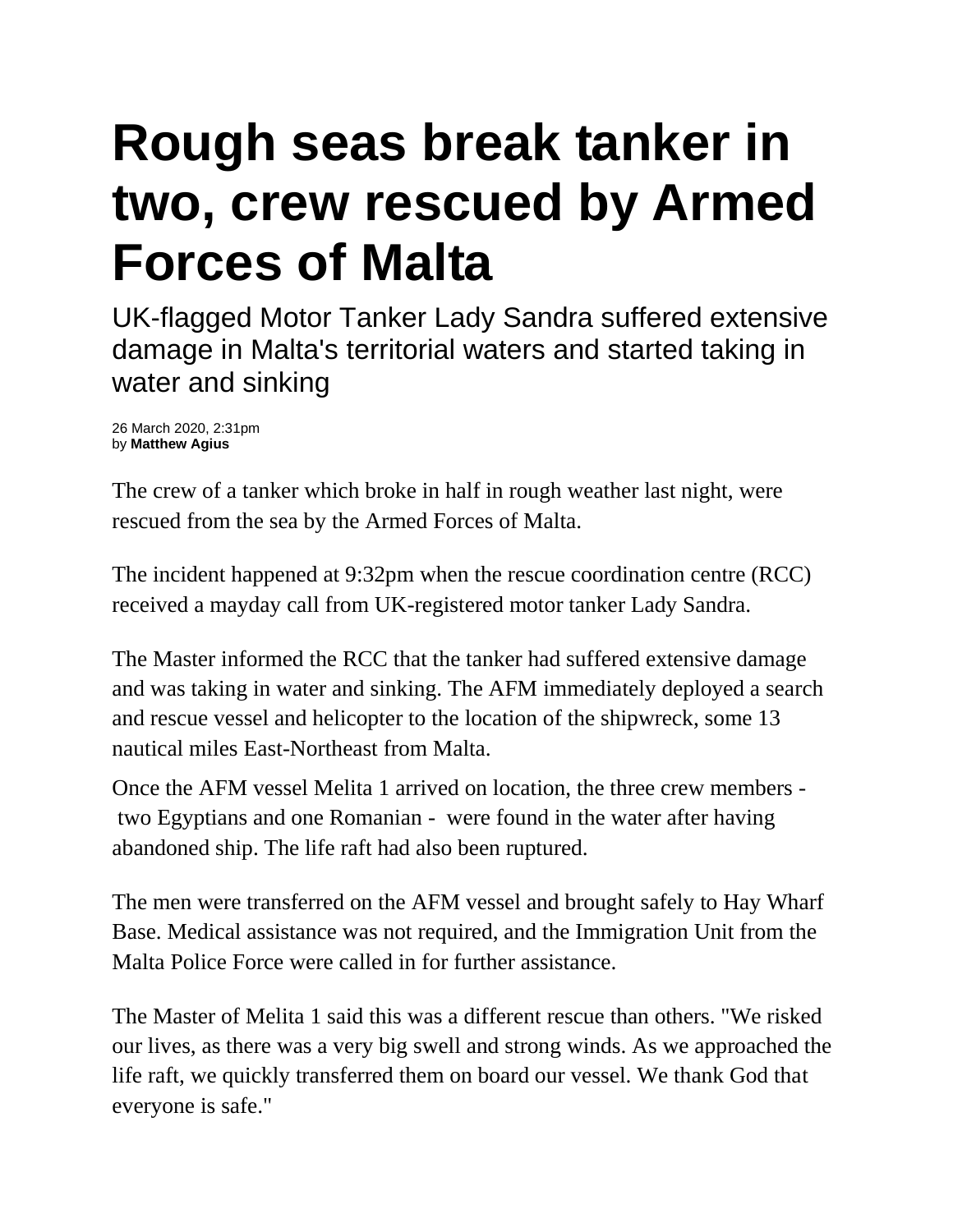The difficult rescue mission was the result of coordination between the AFM's Rescue Coordination Centre, the AFM assets, as well as other ships in the area.

The AFM headquarters publicly thanked all members of the force for "the dedication, commitment, and loyal service they provide to their country, particularly in such adverse situations with inherent high risks."